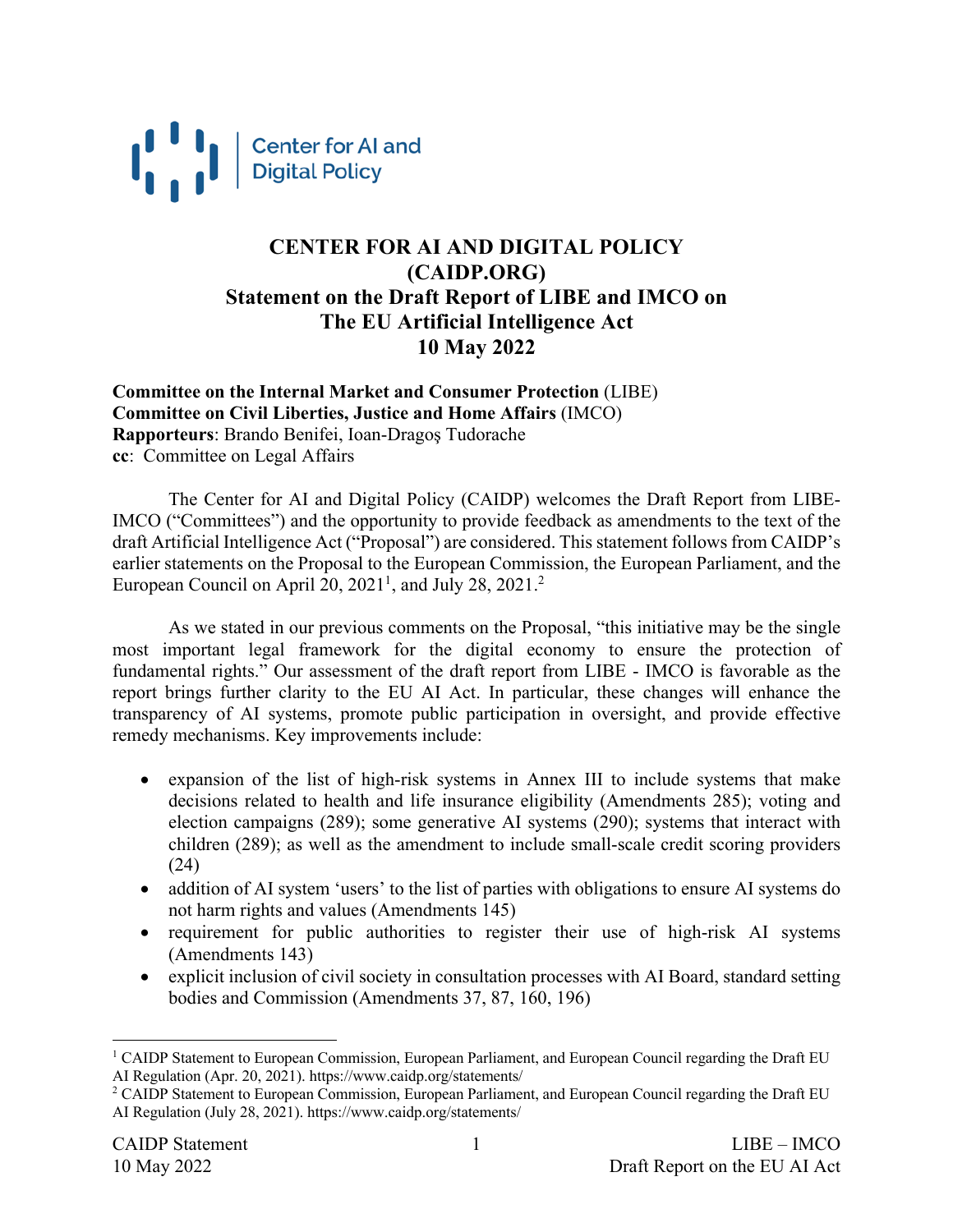- prohibition of person-based predictive policing systems (Amendment 16)
- definition for 'biometrics-based data' (Amendment 64)
- addition of complaint and remedy mechanisms for impacted individuals and groups to challenge AI systems that breach health, safety, and fundamental rights (Amendments 46, 262, 263, 269, 270)
- empowerment of Commission to take over investigations where lead national supervisory authority has not taken action against a complaint or has delayed action. (Amendment 253)

We recognize that this draft Report contains the points on which the co-Rapporteurs could easily agree and that there will be further discussions to ensure the protection of health, safety, fundamental rights, and the Union values enshrined in Article 2 of the Treaty on European Union (TEU).

Below are the recommendations of the CAIDP for additional improvements to EU AI Act.

### **PROHIBITED CASES**

CAIDP repeats its previous recommendations that:

- **All prohibited use cases for AI systems should apply equally to both private and public entities**. If a system is a risk to the fundamental rights or public safety, then it does not matter whether the proposal is to deploy the system in the private sector or the public sector. The system should be prohibited in both domains.
- **Predictive policing in all forms, including location-based, should be banned.** We applaud the change in the draft report to ban person-based predictive policing. The Committees acknowledge the risk of discrimination against groups. Amendment 53 states "widespread infringement to mean any acts or omissions contrary to Union law that protects the interests of individuals, that have done, do or are likely to do harm to the collective interests of individuals and that have common features." Location-based policing similarly violates human dignity as these systems are used to over-police, surveil and oppress disadvantaged communities.<sup>34</sup>
- **Emotion recognition and biometric categorization systems should be banned.** These systems not only **lack scientific validity**, but they are used to **discriminate against and oppress certain groups**. AI systems categorizing individuals from biometric data into groups according to race, ethnicity, gender, political or sexual orientation, constitute discrimination under Article 21 of the Charter. Such categorization assumes genetic traits, diminish universal rights. and transform social constructs such as race, ethnicity, gender, political or sexual orientation into 'objective' truths. Biometric categorization denies the most fundamental of human rights – the right to freely choose one's identity – and as such is contrary to the **values enshrined in Article 2 of the TEU**.

<sup>3</sup> Sarah Brayne (2020) *Predict and Surveil: Data, Discretion, and the Future of Policing*. Oxford University Press <sup>4</sup> Chris Gillard (Jan. 2, 2022). *Crime Prediction Keeps Society Stuck in the Past*. Wired.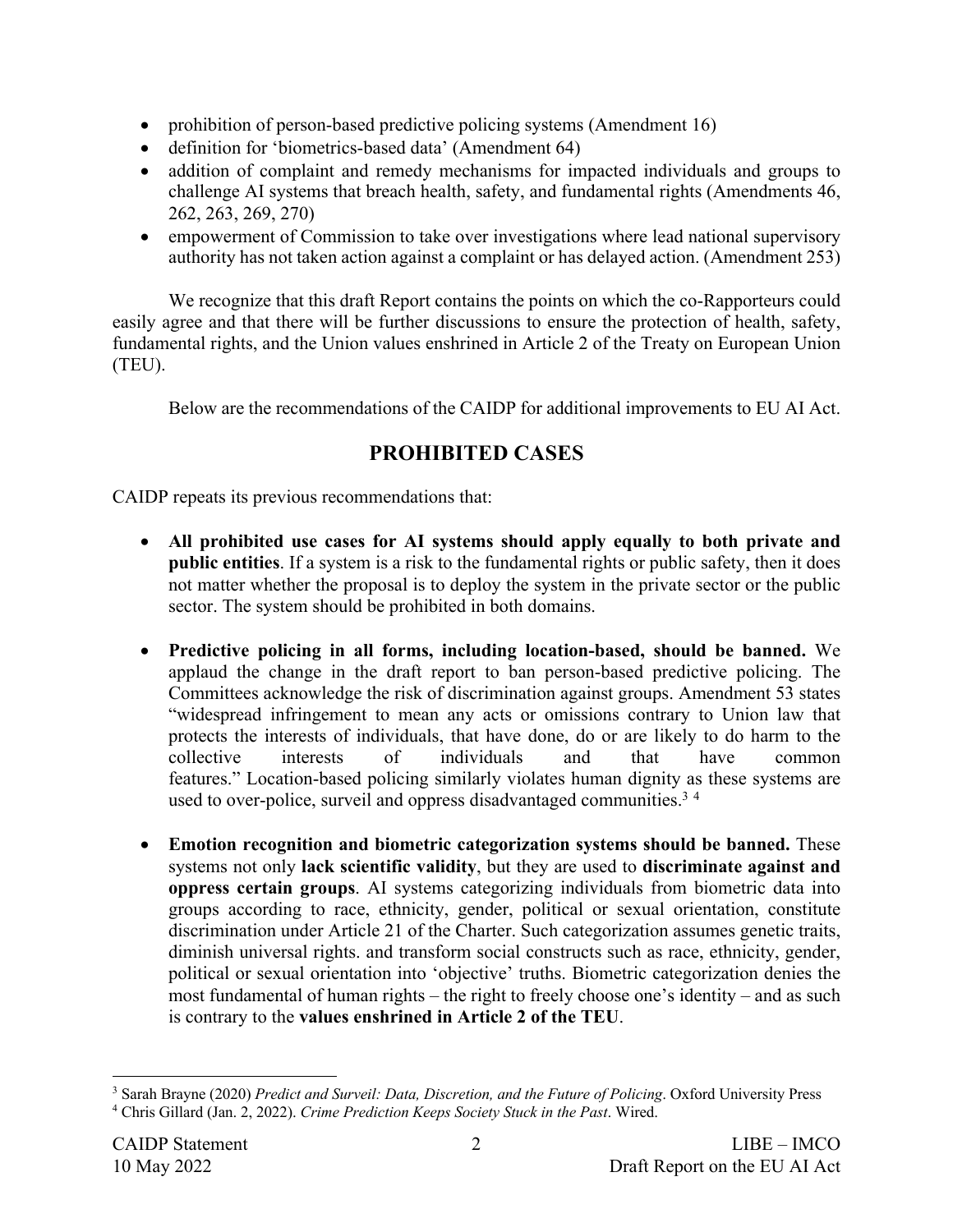- **Biometric recognition systems for mass surveillance should be prohibited**. The current narrow definition will not prohibit the practice and will allow for use by both law enforcement and others.
- **Asylum seekers and refugee rights should be protected on an equal basis.** These populations should not become testbeds for emerging technologies. **The Committees determined that predictive risk scoring is in violation of the principle of presumption of innocence and human dignity.** However, the draft report falls short of addressing systems that purport to predict the trustworthiness of immigrants.

### **SOCIETAL RISKS**

CAIDP congratulates LIBE – IMCO for the amendment to explicitly protect children's rights, provide group-based complaint and remedy mechanisms, and for additional protections against misinformation – as these were three of the five recommendations we had initially proposed.

We still note that **there are further risks to the society for the Act to address to protect the environment and disability rights.**

- The EU AI Act should require AI system providers to document the impact of large AI systems on the environment, emissions, and waste. **The Declaration on A Green and Digital Transformation of the EU<sup>5</sup> requires deploying green digital technologies to** achieve climate neutrality.
- The EU AU Act should also require accessibility for all users of AI systems, so as not to treat people with disabilities as errors, outliers or edge cases in the development of these systems. Disability rights are protected by the **UN Convention on the Rights of Persons**  with Disabilities<sup>6</sup> and **European Accessibility Act** (Directive 2019/882).<sup>7</sup> As Party to the Convention, EU and member states are obliged to ensure accessibility of digital technologies.
- The draft report recommends that AI systems that adversely impact fundamental rights should be classified as high-risk (Amendment 21). **The practices and context in which these systems are deployed can have serious consequences. CAIDP strongly recommends mandatory ex-ante human rights impact assessments to be an obligation for providers of high-risk systems in Annex III.**

<sup>7</sup> Directive (EU) 2019/882 of the European Parliament and of the Council of 17 April 2019 on the accessibility requirements for products and services. https://eur-lex.europa.eu/legalcontent/EN/TXT/?uri=CELEX%3A32019L0882

<sup>5</sup> European Commission, Declaration on A Green and Digital Transformation of the EU: https://digital-

strategy.ec.europa.eu/en/news/eu-countries-commit-leading-green-digital-transformation

 $6$  UN Convention on the Rights of Persons with Disabilities (2007),

https://www.ohchr.org/EN/HRBodies/CRPD/Pages/ConventionRightsPersonsWithDisabilities.aspx#2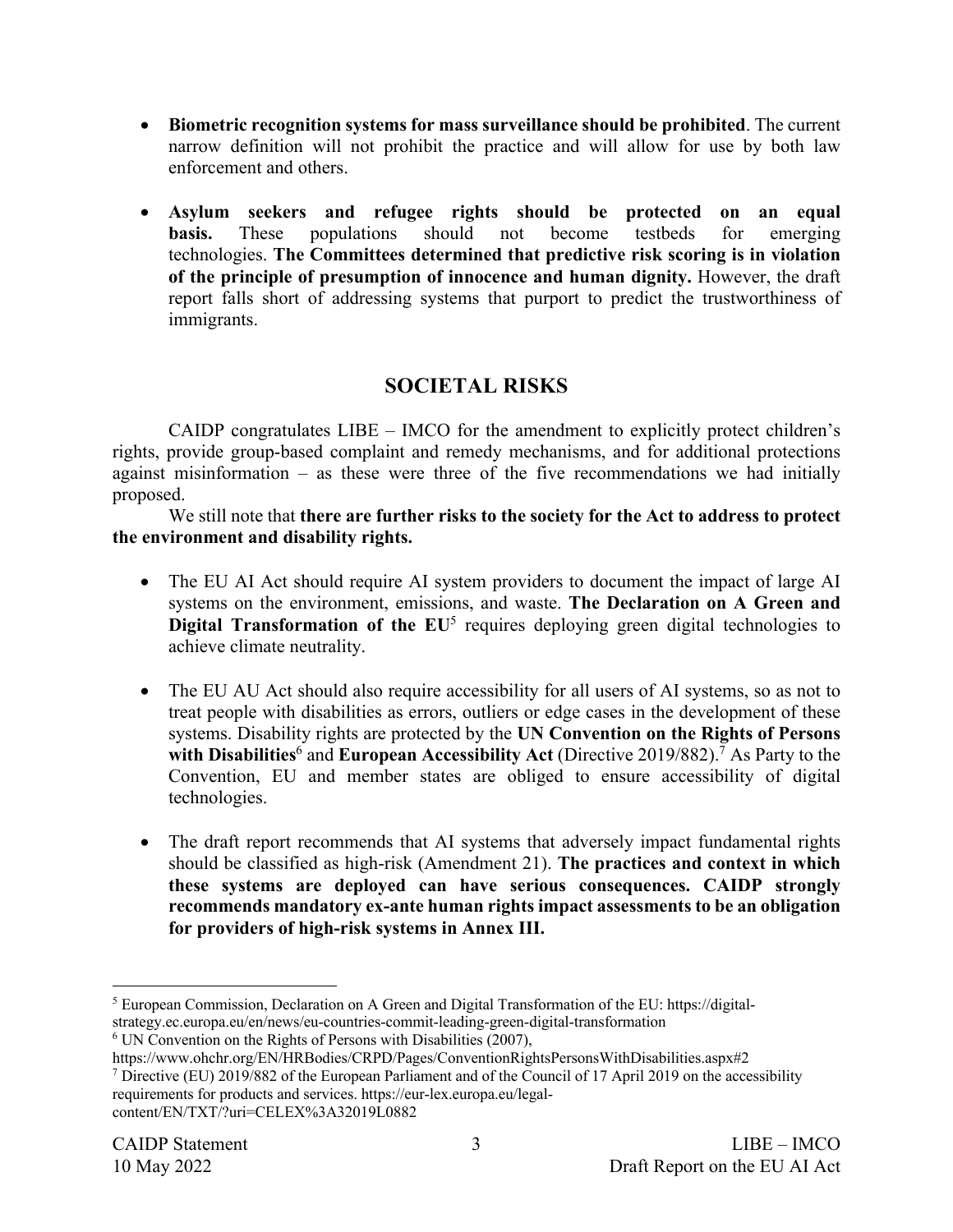# **GENERAL RECOMMENDATIONS**

- **Private Users:** The obligation for users to register the use of a high-risk AI system (Amendment 143) should include private entities to ensure protection of fundamental rights and corporate transparency.
- **Civil Society:** Ensure meaningful civil society participation in standards-settings work and investigation of AI systems. The role of standardization organizations should be limited to technical aspects and not fundamental rights or legal obligations.
- **Exclusions**: The draft report states that "no AI system should be excluded ex-ante." However, the below two areas are still outstanding exceptions and have fundamental rights implications.
	- o **Existing AI systems & large-scale EU IT databases:** CAIDP warns that **exclusion of legacy systems might result in the rushed adoption of systems without due diligence, proper development, or risk assessments. Exclusion might also leave many systems, which have an impact on fundamental rights, without any oversight** as these systems are mainly used on immigrant populations and should be included within relevant use case under high-risk AI systems. AI systems in use by the time of the EU AI Act coming into force should be equally subject to the EU AI Act.
	- o **National security**: The Draft Report correctly removes the ability of Member states to authorize systems without conformity assessments, even if they claim public health or security. **CAIDP also recommends that member states must also prepare conformity assessments and follow all legal obligations for systems that may be designated 'national security.'**

## **NOTABLE PROVISIONS FROM UNESCO RECOMMENDATION ON AI ETHICS TO BE CONSIDERED FOR EU AI ACT**

On 24 November 2021, the **Recommendation on the Ethics of Artificial Intelligence** was adopted by UNESCO's General Conference by 193 countries.<sup>8</sup> All the countries within EU are among the signatories and now have commitments towards achieving the provisions of the Recommendations. CAIDP believes that EU can strengthen the EU AI Act and implement the UNESCO Recommendations by adopting some of the notable provisions:

• AI systems **should not segregate, objectify, or undermine freedom and autonomous decision-making as well as the safety of human beings and communities**, divide and

<sup>8</sup> UNESCO Recommendation on the Ethics of AI (2021), https://en.unesco.org/artificialintelligence/ethics#recommendation